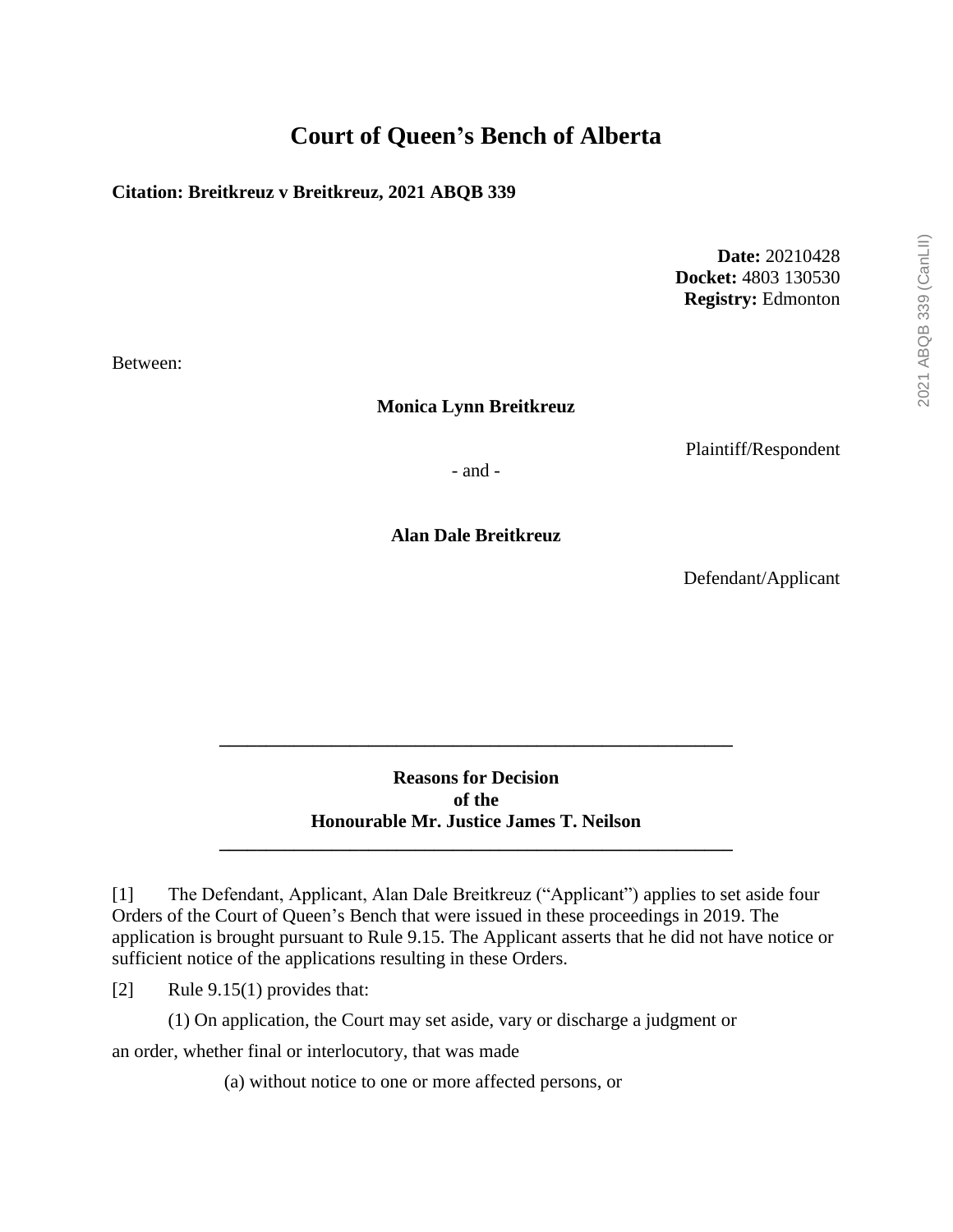(b) following a trial or hearing at which an affected person did not appear because of an accident or mistake or because of insufficient notice of the trial or hearing.

(2) Unless the Court otherwise orders, the application must be made within 20

days after the earlier of

(a) the service of the judgment or order on the applicant, and

(b) the date the judgment or order first came to the applicant's attention.

- [3] Rule 9.15 (4) provides as follows:
	- (4) The Court may set aside, vary or discharge an interlocutory order

(a) because information arose or was discovered after the order was made,

(b) with the agreement of every party, or

(c) on other grounds that the Court considers just.

- [4] The Applicant seeks to set aside the following Orders:
	- a) Ex parte substitutional service order pronounced on May 2, 2019 by Master W. S. Schlosser;
	- b) Order pronounced on June 13, 2019 by myself, Justice J. T. Neilson;
	- c) Order pronounced on July 3, 2018 by Justice V. O. Ouellette;
	- d) Order pronounced on December 18, 2019 by Justice R. A. Graesser

### **Procedural History**

[5] Monica Lynn Breitkreuz ("the Respondent") filed a Statement of Claim for Divorce and Division of Matrimonial Property in these proceedings on February 19, 2004. This claim was served personally on the Applicant on April 5, 2004 at his place of residence, 320, 17 Street SW Edmonton, Alberta. This has remained the Applicant's residential address throughout.

[6] The Applicant was noted in default on July 8, 2004. A Divorce Judgment and Corollary Relief Order (without Oral Evidence) was granted on December 4, 2004, the Applicant having been noted in default.

[7] On February 2, 2006, the Respondent filed an application with supporting affidavit for an order for partition and sale of the matrimonial home. The Applicant's then solicitors ceased to act on May 23, 2006. On July10, 2006, the Court granted an Order for partition and sale of the matrimonial home, registered in the name of both parties. The property was partitioned from a joint tenancy to a tenancy in common each as to a one half undivided interest. The Order also provided for the removal of contents from the matrimonial home by the Respondent, to have the home appraised, to list the home without the requirement of the Applicant's consent and to accept any offer which is not less than 85% of the appraised value.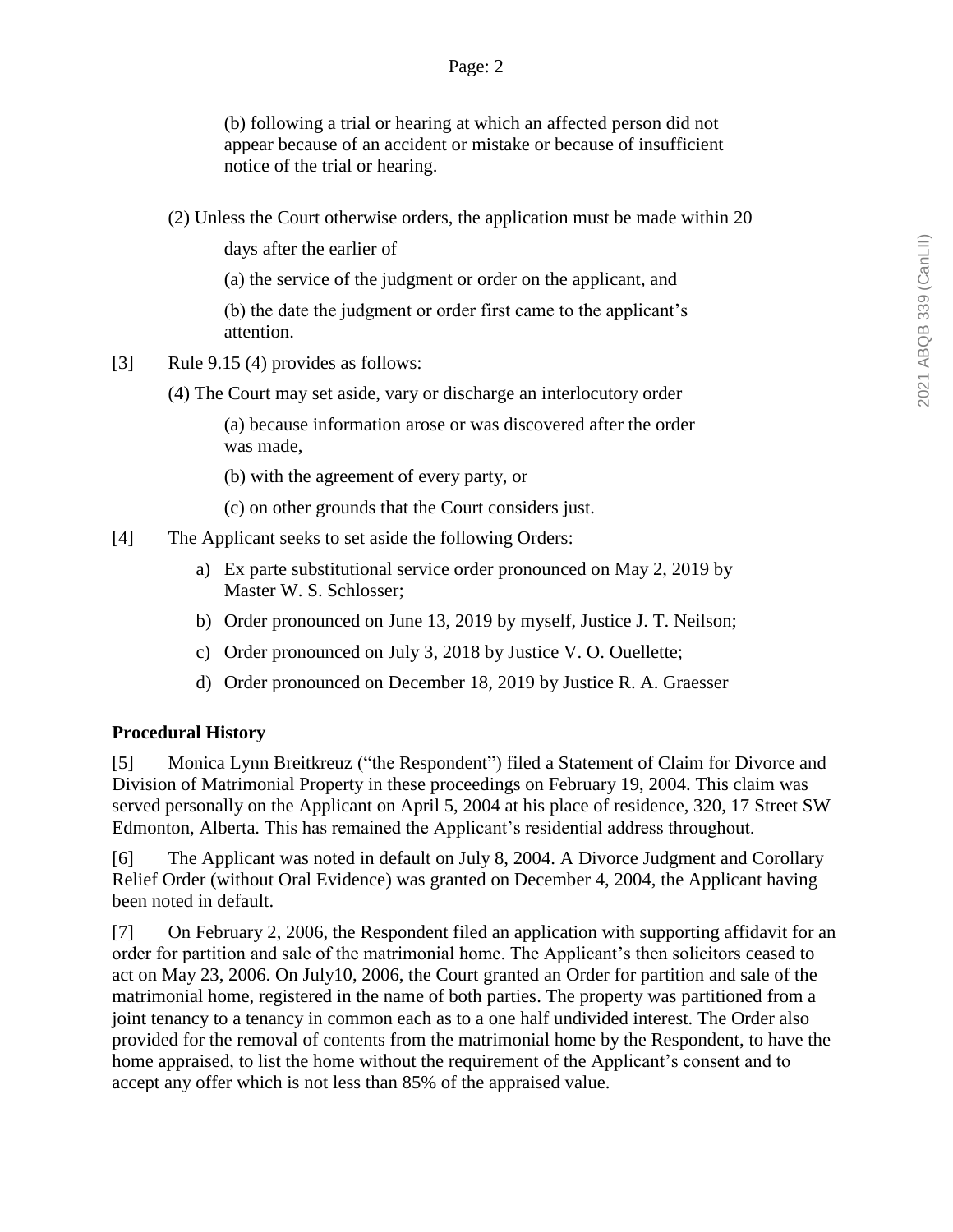[8] No steps were taken to follow through with the partition and sale order. The Respondent deposes that she had been in ill health and did not want to have the matrimonial home sold while their two children continued to live there with their father.

[9] The Respondent moved to Calgary in 2008 and there had been virtually no communication directly between the parties. The Divorce Judgment provided that the Applicant pay to the Respondent spousal support in the amount of \$750 a month and these payments have been made through the Maintenance Enforcement Program.

### **The Substitutional Service Order**

[10] In early 2019, the Respondent considered that it was time to revisit spousal support payable by the Applicant. She retained counsel who filed a Notice to Disclose/Application on March 29, 2019. Respondent's counsel retained a process server to serve the Notice to Disclose/Application personally on the Applicant. The process server was unable to effect personal service and prepared an Affidavit in support of an ex parte application for a substitutional service order.

[11] The governing rule for substitutional service is Rule 11.28, which provides as follows:

11.28(1) If service of a document, inside or outside Alberta, is impractical, the Court may, on application, make an order for substitutional service.

(2) The application must be supported by an affidavit

(a) setting out why service is impractical,

(b) proposing an alternative method of service, and

(c) stating why the alternative method of service is likely to bring the document to the attention of the person to be served.

(3) Unless otherwise ordered, an order for substitutional service of a document must be served with the document except when substitutional service is by advertisement, in which case the advertisement must contain a reference to the order.

(4) If a document is served in accordance with an order for substitutional service, service is effected on the date specified in the order.

[12] Because an application for substitutional service is made ex parte, it is important that the affidavit in support meets the requirements of Rule 11.28. As the Alberta Court of Appeal stated in *Hansraj v Ao*, 2004 ABCA 223 at paragraphs 77 and 78:

[77] Rule 23 [now Rule 11.28] is not a formality. Substitutional service is not a way of dispensing with service, nor a legal fiction. Substitutional service does not dispense with service; it replaces personal service with some other method likely to come to the personal attention of the defendant in question.

[78] An order cannot be made (or upheld) under R. 23, unless there is evidence to show that the statement of claim is likely to reach the defendant or come to his attention, if the proposed method of service is used...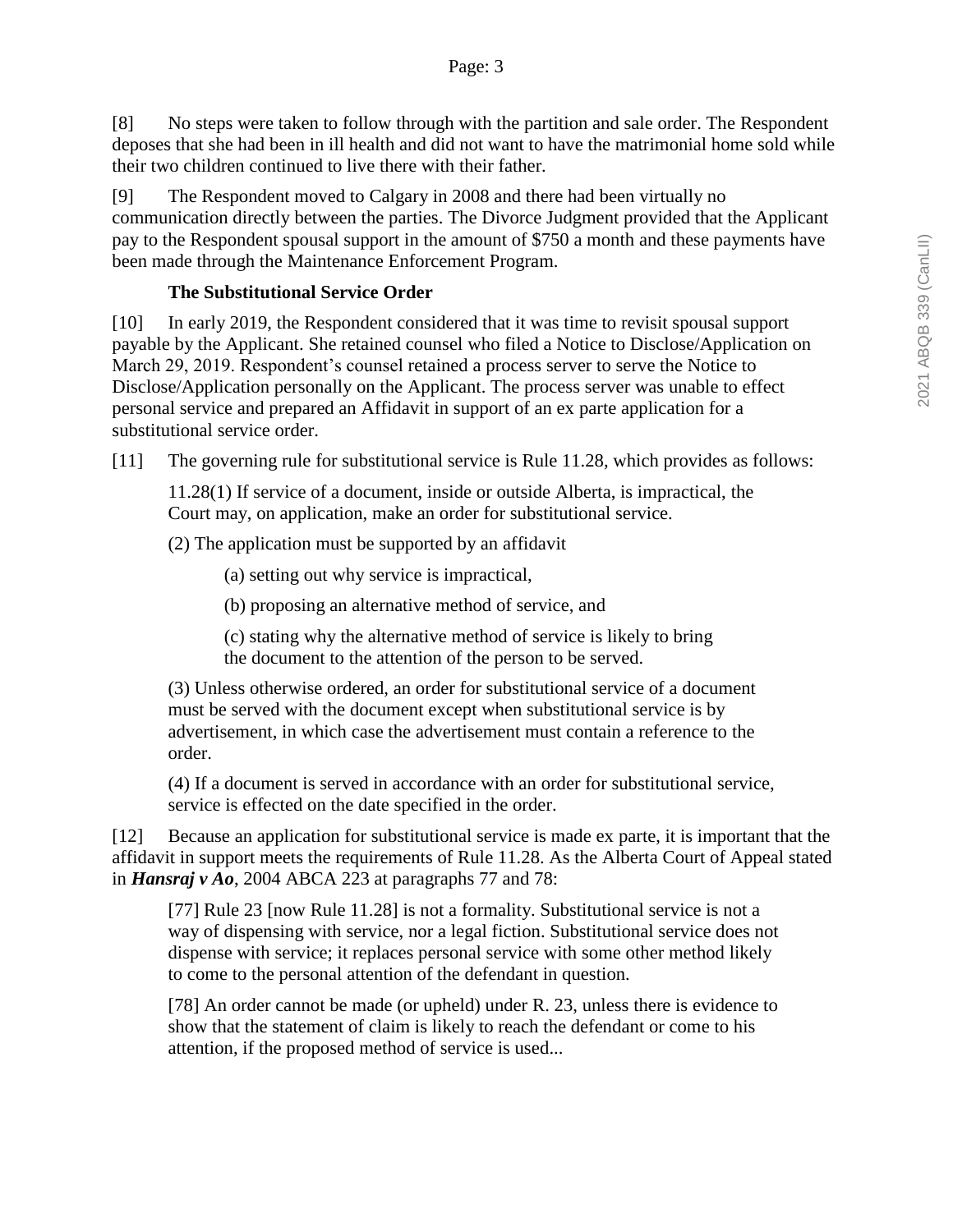[13] In this case, the process server, Cameron Leat deposed as follows in his affidavit sworn on April 17, 2019 concerning his attempts at personal service of the Notice to Disclose/Application on the Respondent at 320, 17 Street SW, Edmonton, Alberta:

2. On the  $5<sup>th</sup>$  day of April, 2019, I attended at the above address where I found the front of the property, to have a security gate and padlocked and no way to enter premises. At this time I observed a black truck parked on the premises. I called a cell number, but received no answer.

3. On the 8th day of April, 2019, I again attended at the above address where I was unable to gain entrance to the property. At this time I observed no black truck parked at the premises. Again, I telephoned the cell number but received no answer to my call.

4. That my office received information from TC Family Law informing me that Mr. Breitkreuz would be at Rosie's restaurant on Whyte Avenue, Edmonton, Alberta for brunch on April 13, 2019 at around 7:45 am.

5. At approximately 7:45 am, on Saturday, April 13, 2019, I attended at Rosie's and waited until after 8:00 am, but was unable to locate the above named Defendant. At this time, I checked for black trucks parked in the parking lot, located five, but wasn't able to tell which one could have been the Defendant's.

6. At approximately 10:45 am, I attended at the Defendant's residence, where I noticed a black truck parked on the premises. I called the cell, but received no answer. Again, on the above date, at approximately 4:15, I attended at the residential address, where I observed no black truck at the residence. I yelled and honked my horn to try and get some attention, but was unsuccessful in doing so.

7. Due to the circumstances involved, it would be impractical to serve Alan Dale Breitkreuz, promptly and personally with the above named documentation, in this action.

8. I make this Affidavit in Support of an Application for an Order for Substitutional Service of the Notice to Disclose/Application filed March 26, 2019 and Notice of Change of Representation, filed March 26, 2019 and all documents pertaining to this action, by leaving with any adult, or in the alternative by placing a copy of the documentation in a sealed envelope, addressed to the Defendant and affixing to the front security gate at  $320$ ,  $17<sup>th</sup>$  Street, SW, Edmonton, Alberta.

9. That I verily do believe that within a period of time, the documents will come to the attention of the Defendant, Alan Dale Breitkreuz, giving him good and sufficient notice of the action against him.

[14] On May 2, 2019, Master W. S. Schlosser issued the ex parte order for substitutional service, having read the affidavit of attempted service, sworn on April 17, 2019. The Order provides as follows:

> 1. The Plaintiff shall be liberty to substitutionally serve the Defendant, Alan Dale Breitkreuz, with a copy of the Notice of Change of Representation and Notice to Disclose Application, along with a copy of this Order in this action affixing a copy of the said documents in a sealed envelope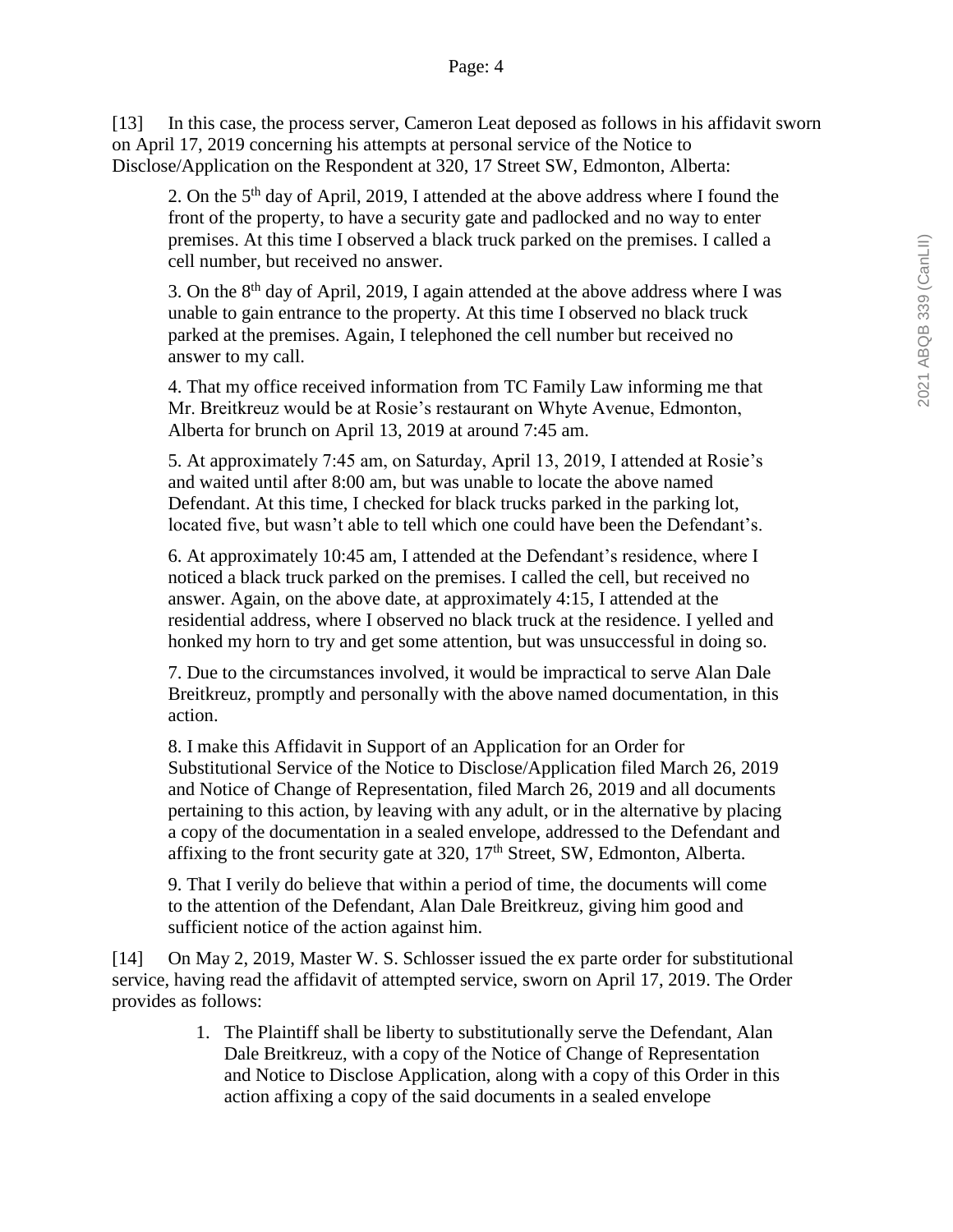addressed to the Defendant to the gate of the primary entrance of the premises located at 320, 17<sup>th</sup> Street, SW, Edmonton, Alberta T6X 1A7.

- 2. Service upon the Defendant in this manner shall be deemed effective two days after the documents are posted pursuant to paragraph 1 of this Order.
- 3. That the Plaintiff is at liberty to serve all subsequent documentation in this matter upon the Defendant in the aforementioned manner.
- 4. That the Plaintiff shall be entitled to costs of this application.

[15] The process server subsequently prepared an affidavit confirming that the Notice to Disclose Application had been placed in a sealed envelope at the gate to the aforementioned residence, taking a photograph of it.

[16] I find that the affidavit in support of the Order for Substitutional Service adequately set out why service was impractical at the time, proposing an alternative method of service, and stating why the alternative method of service is likely to bring the document to the attention of the person being served. The residential address of the Applicant remained, as it has been throughout these proceedings, at 320, 17 Street, SW Edmonton, Alberta, T6X 1A7.

## **Substitutional Service of Subsequent Proceedings**

[17] On June 13, 2019, I granted an Order ("the Neilson Order") that the Applicant shall provide his complete financial disclosure by June 27, 2019, failing which he shall attend personally on July 3, 2019 at 2:00 pm in Chambers to show cause why he should not be held in contempt.

[18] The Neilson Order was served substitutionally in accordance with the Order of Master Schlosser.

[19] No one appearing on July 3, 2019 as ordered, Justice V. O. Ouellette declared the Applicant to be in contempt of the Neilson Order, and a warrant was issued accordingly.

[20] A further application was made by the Respondent, served substitutionally on November 30, 2019 and effected December 2, 2019. On December 18, 2019 Justice R. A. Graesser granted an Order changing the legal description of the property in paragraph one of the original Partition and Sale Order dated July 10, 2006, and furthermore ordered payment of spousal support in the amount of \$2000 per month beginning January 1, 2020.

[21] The Applicant deposes that he was unaware of any of the steps in these proceedings against him until January 2020, when he was detained at the airport on his way to Phoenix, Arizona, pursuant to the warrant issued by the Order of Justice Graesser in July 2019.

[22] The Applicant deposes that he retained counsel who ordered a copy of the proceedings recorded in the clerk's office, then notified Respondent's counsel on March 20, 2020 of his intention to bring an immediate application to set aside the previous orders. The Court did not consider the proposed application to be urgent in the context of the pandemic restrictions then imposed. The Application was finally heard in special chambers on April 19, 2021.

[23] The Applicant deposed that he was unaware of any of the proceedings against him until getting access to the clerk's records in March 2020. It had been the arrest at the airport in January 2020 which had prompted him to seek legal counsel. He deposes that he was unaware of anyone trying to contact him personally by telephone or email at his place of work. He denies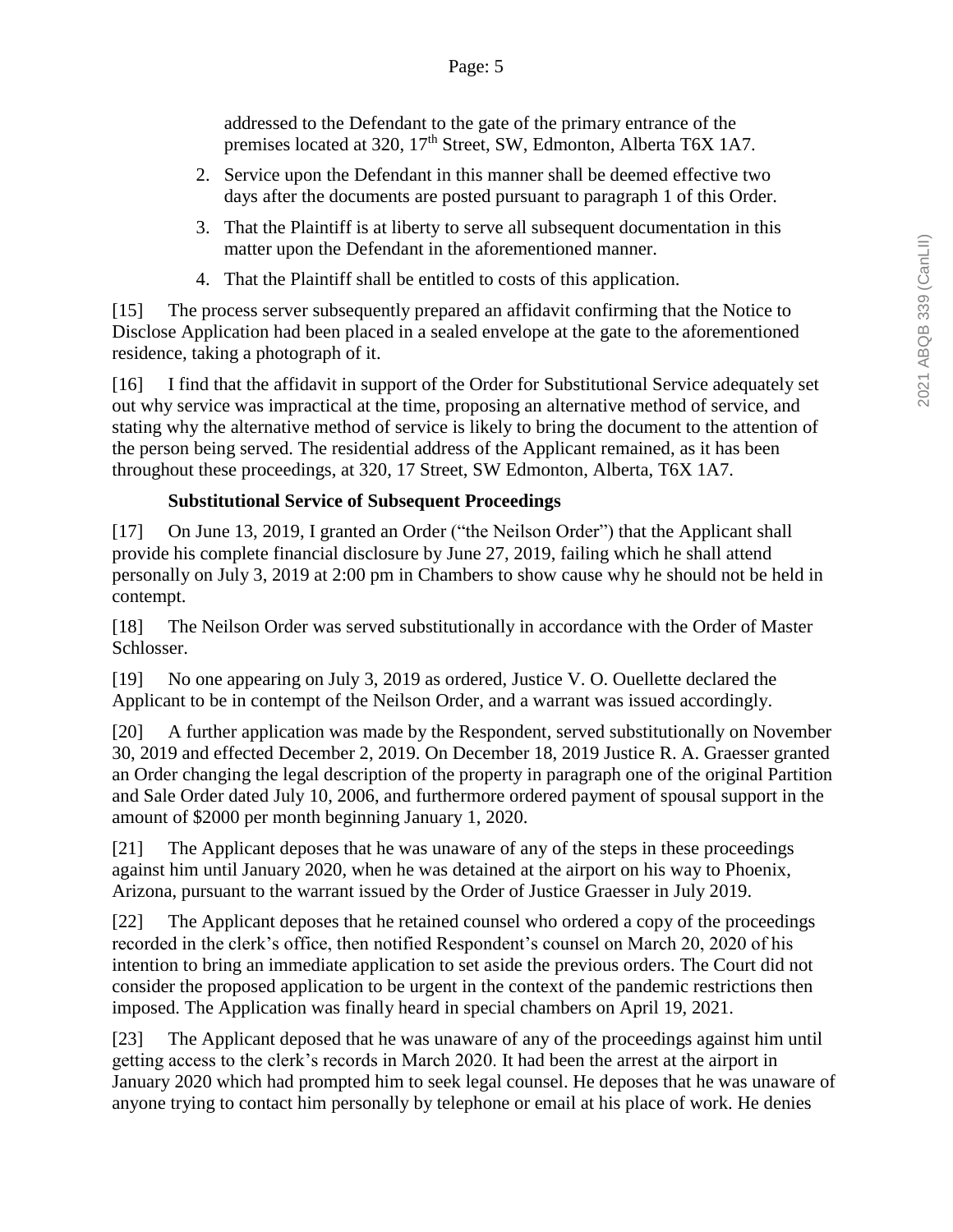that the process server posted the court documents at his residence, and deposed that he may have posted documents to the wrong address, namely his neighbour's.

[24] The Applicant was questioned on the two affidavits he swore in support of the application to set aside the four Orders. The three affidavits of Substitutional Service dated April 17, 2019, June 17, 2019 and December 1, 2019 were put to him. Each affidavit attached a photograph of an addressed manila envelope, one taped to the North gate entrance and two taped to the South gate entrance to the property. The Applicant admitted that the photographs showed the entrance to his property. Each affidavit identified the documents that were contained in each of the addressed manila envelopes.

[25] The Applicant's daughter Julia had sent a text to the Applicant on June 16, 2019, stating "looks like there's something o the gate". The Applicant deposed that he was at the lake at that time and didn't return home until later that evening.

[26] The Applicant had to gain access to his residence through the front gates. I find that the posted documents would have been visible and apparent to him, or alternatively, that the Applicant chose to ignore them. I find that the Notice to Disclose/Application and the subsequent Orders were effectively served substitutionally in accordance with the Order of Master Schlosser.

# **The Civil Contempt Order**

[27] There is a complaint that the Order requiring the Applicant to appear to explain why he should not be held in contempt, and the Order citing him in contempt when he failed to appear, ought to have been served personally pursuant to Rule 10.52, given the serious consequence that could follow from an order citing a party in civil contempt. However, it is conceded by the Respondent that the Orders of Justice Neilson and Justice Ouellette are now moot. However, the costs awarded by the Court in those two Orders remain payable. The Substitutional Service Order and the Order of Justice Graesser are not set aside.

# **The Partition and Sale Order is In Force and Effect**

[28] The Applicant contends that the Partition and Sale Order issued in 2006 is no longer in force and effect, citing section 27 of the *Civil Enforcement Act* RSA 2000, c. C-15. Section 27 provides as follows:

27(1) A writ is in force only while the judgment in respect of which the writ is issued is in force.

(2) For the purposes of subsection (1), a judgment is not in force

(a) if it has been satisfied, or

(b) on the expiration of 10 years from the day that the judgment takes effect unless the judgment is renewed or an action is brought on that judgment within the 10‑year period.

[29] The Applicant contends that the Partition of Sale Order was not renewed within the 10 year period following its issuance. However, in reviewing the provisions of the *Civil Enforcement Act*, the legislation relates to the enforcement of money judgments, which the Partition and Sale Order is not.

[30] The following definitions in the *Civil Enforcement Act*, section 1, must be considered: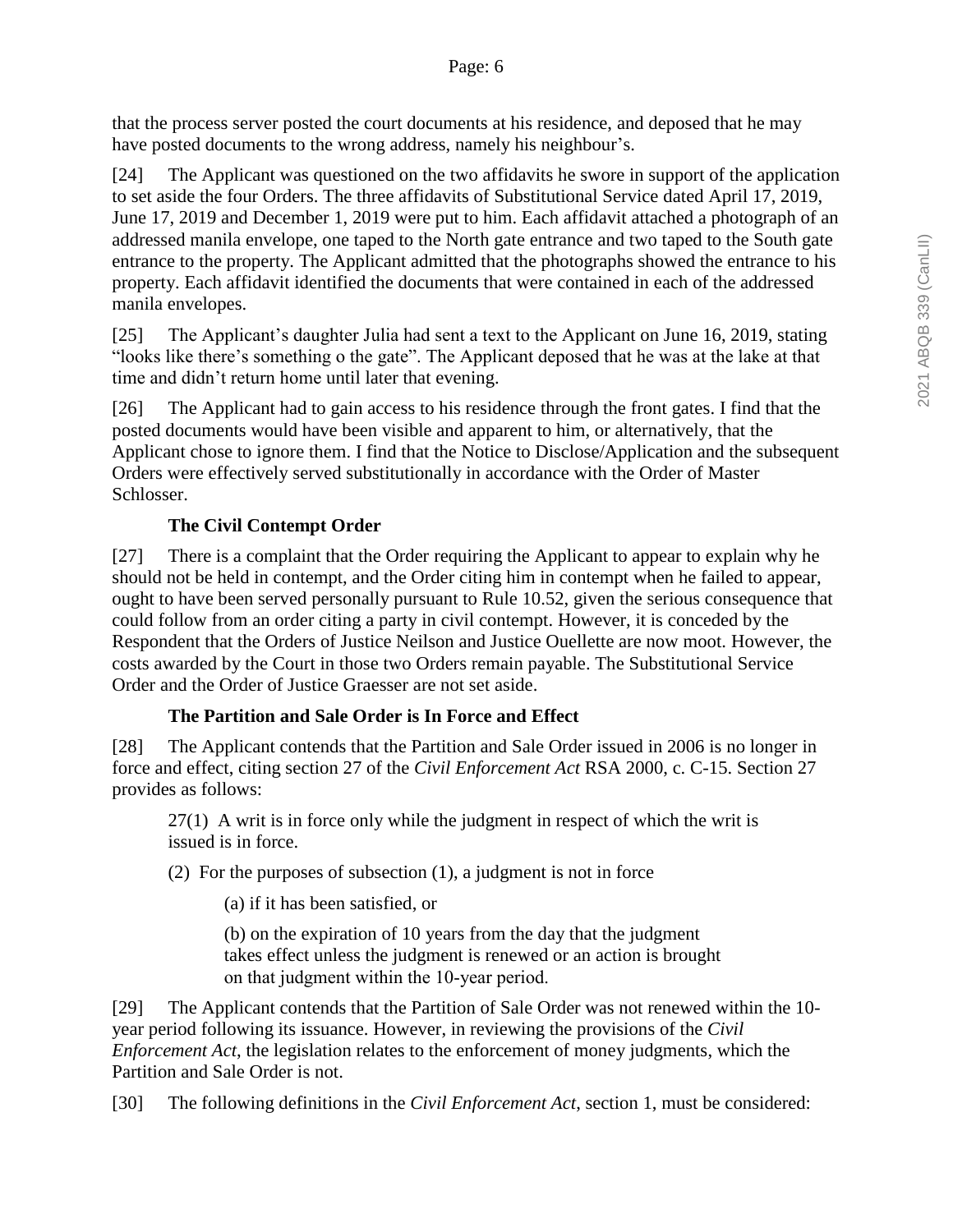1(z) "judgment" includes any order, decree, duty or right that may be enforced as or in the same manner as a judgment of the Court;

(ff) "money judgment" means a judgment requiring a person to pay money or that part of a judgment that requires a person to pay money;

(uu) "writ proceedings" means any action, step or measure authorized by this Act to be taken for the purpose of enforcing a money judgment.

[31] Section 2 of the *Civil Enforcement Act* provides:

(a) except as otherwise provided for in another enactment,

(i) a money judgment may only be enforced, and

(ii) a seizure or eviction may only be carried out,

in accordance with this Act;

[32] Therefore, the *Civil Enforcement Act* legislates the procedures to be followed for enforcement of money judgments by writs, and does not pertain to the Partition and Sale Order which was issued pursuant to the provisions of *The Matrimonial Property Act* and *The Law of Property Act*, enforcing a right *in rem*.

[33] If further steps are taken to effect the provisions of the Partition and Sale Order, then either party may bring application to determine the division of matrimonial property, including the matrimonial home. The Applicant deposes that since the date of separation, he has purchased further property adjoining the original property and has made improvements to the property. He may specify this acquisition and these improvements in any subsequent proceedings for the division of matrimonial property, including any claims for exemption.

#### **Spousal Support**

[34] The issue of spousal support is not before me in this application, but either party may make application, should they so choose, to vary the existing spousal support order set out in the original Divorce Judgment, as varied by the Order of Justice Graesser, following financial disclosure.

[35] In conclusion, I dismiss the application to set aside the four Orders of the Court in question. Although the Orders of Justice Neilson and Justice Ouellette are now moot, the costs which were awarded in each Order, \$300 and \$500 respectively, remain due and payable by the Applicant to the Respondent. The Respondent will also have her costs of this special chambers application under Column 1 of Schedule C for a contested application requiring a brief.

Heard on the 19<sup>th</sup> day of April, 2021. Dated at the City of Edmonton, Alberta this 28<sup>th</sup> day of April, 2021.

James 5. Neilson

**James T. Neilson J.C.Q.B.A.**